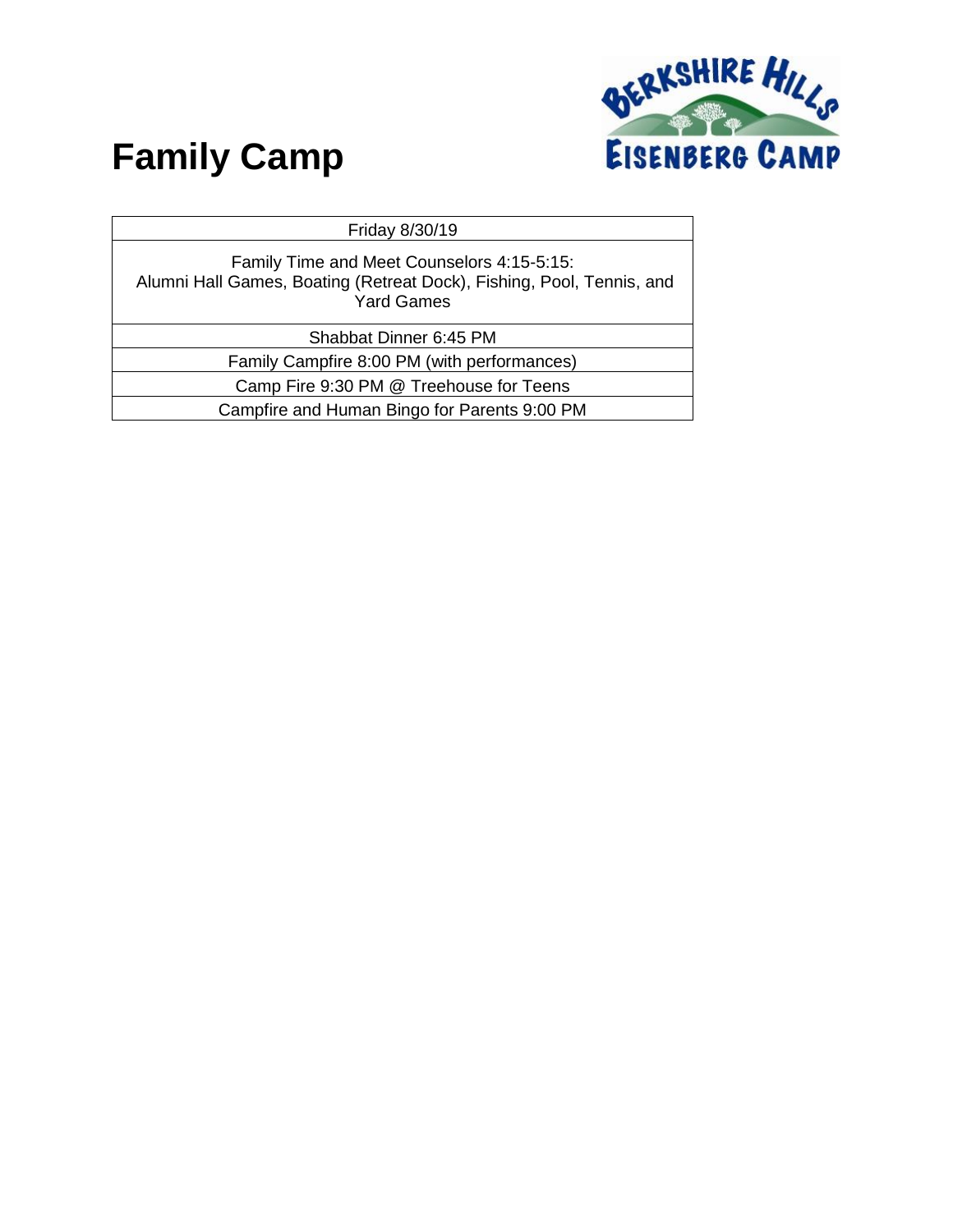

| Saturday 8/31                                                                                                                                      |                                                   |                                                                               |                                                       |  |  |
|----------------------------------------------------------------------------------------------------------------------------------------------------|---------------------------------------------------|-------------------------------------------------------------------------------|-------------------------------------------------------|--|--|
| Morning                                                                                                                                            |                                                   |                                                                               |                                                       |  |  |
| Cold Cereal Breakfast 7:30 AM                                                                                                                      |                                                   |                                                                               |                                                       |  |  |
| Buffet Breakfast 8:00 AM                                                                                                                           |                                                   |                                                                               |                                                       |  |  |
| Time                                                                                                                                               | 9:30-10:15                                        | 10:30-11:15                                                                   | 11:30-12:15                                           |  |  |
| 1-2 year olds<br>@Kramer                                                                                                                           |                                                   | <b>Music &amp; Sensory Games</b>                                              |                                                       |  |  |
| 3-5 year olds @<br>inside Dining Hall                                                                                                              | <b>Tikkun Olam Project</b><br>All @ Picnic Tables | <b>Arts and Crafts</b><br><b>Water Color Painting</b>                         | <b>Sprinklers</b>                                     |  |  |
| 6-7 year olds @<br><b>Campfire Circle</b>                                                                                                          |                                                   | Inflatables or<br><b>Sprinklers</b>                                           | <b>Arts and Crafts</b><br><b>Water Color Painting</b> |  |  |
| 8-9 year olds @<br>Dining Hall Porch                                                                                                               |                                                   | <b>Basketball or Tennis</b>                                                   | Inflatables or<br>Archery                             |  |  |
| 10-12 year olds @<br>Jerusalem Porch                                                                                                               |                                                   | Cooking<br><b>Oatmeal Cookies</b>                                             | Inflatables                                           |  |  |
| Teens @ Picnic<br><b>Tables</b>                                                                                                                    |                                                   | Inflatables                                                                   | Big Zip                                               |  |  |
| <b>Adults</b>                                                                                                                                      |                                                   | Biking, Boating, Pool, Big Zip, and Volleyball<br>Game 11:30 Signup With Zach |                                                       |  |  |
| Lunch 12:30-1:15                                                                                                                                   |                                                   |                                                                               |                                                       |  |  |
| Rest Hour 1:30-2:30                                                                                                                                |                                                   |                                                                               |                                                       |  |  |
| Afternoon 2:30-4:45 Family Activities: Archery, Bracelet Making, Biking (11+), Boating,<br>Inflatables, Climbing Wall, Basketball, Pool and Tennis |                                                   |                                                                               |                                                       |  |  |
| Family Cooking Competition at 3:00 PM Signup with Jenn & Family Knockout game at 4:15                                                              |                                                   |                                                                               |                                                       |  |  |
| Shower Hour 5:00 PM                                                                                                                                |                                                   |                                                                               |                                                       |  |  |
| Dinner 6:00 PM                                                                                                                                     |                                                   |                                                                               |                                                       |  |  |
| Havdalah @ Lake 7 PM                                                                                                                               |                                                   |                                                                               |                                                       |  |  |
| Ice Cream Sundaes in the Dining Hall 7:30 PM                                                                                                       |                                                   |                                                                               |                                                       |  |  |
| <b>Evening Activities</b>                                                                                                                          |                                                   |                                                                               |                                                       |  |  |
| 1-2 year olds                                                                                                                                      | <b>Bedtime</b>                                    |                                                                               |                                                       |  |  |
| 3-5 year olds @<br>Alumni Hall                                                                                                                     | Scavenger Hunt 8:00-8:30                          |                                                                               |                                                       |  |  |
| 6-7 year olds @<br>Kramer                                                                                                                          | Extreme Pictionary 8:00-9:00                      |                                                                               |                                                       |  |  |
| 8-12 year olds @<br>Theater                                                                                                                        | Treehouse for the night                           |                                                                               |                                                       |  |  |
| Teens                                                                                                                                              | Enchilada and Ice Cream Making @ Lab              |                                                                               |                                                       |  |  |
| Adults                                                                                                                                             | Campfire Begins at<br>8:30                        | Trivia Begins at 9:30                                                         |                                                       |  |  |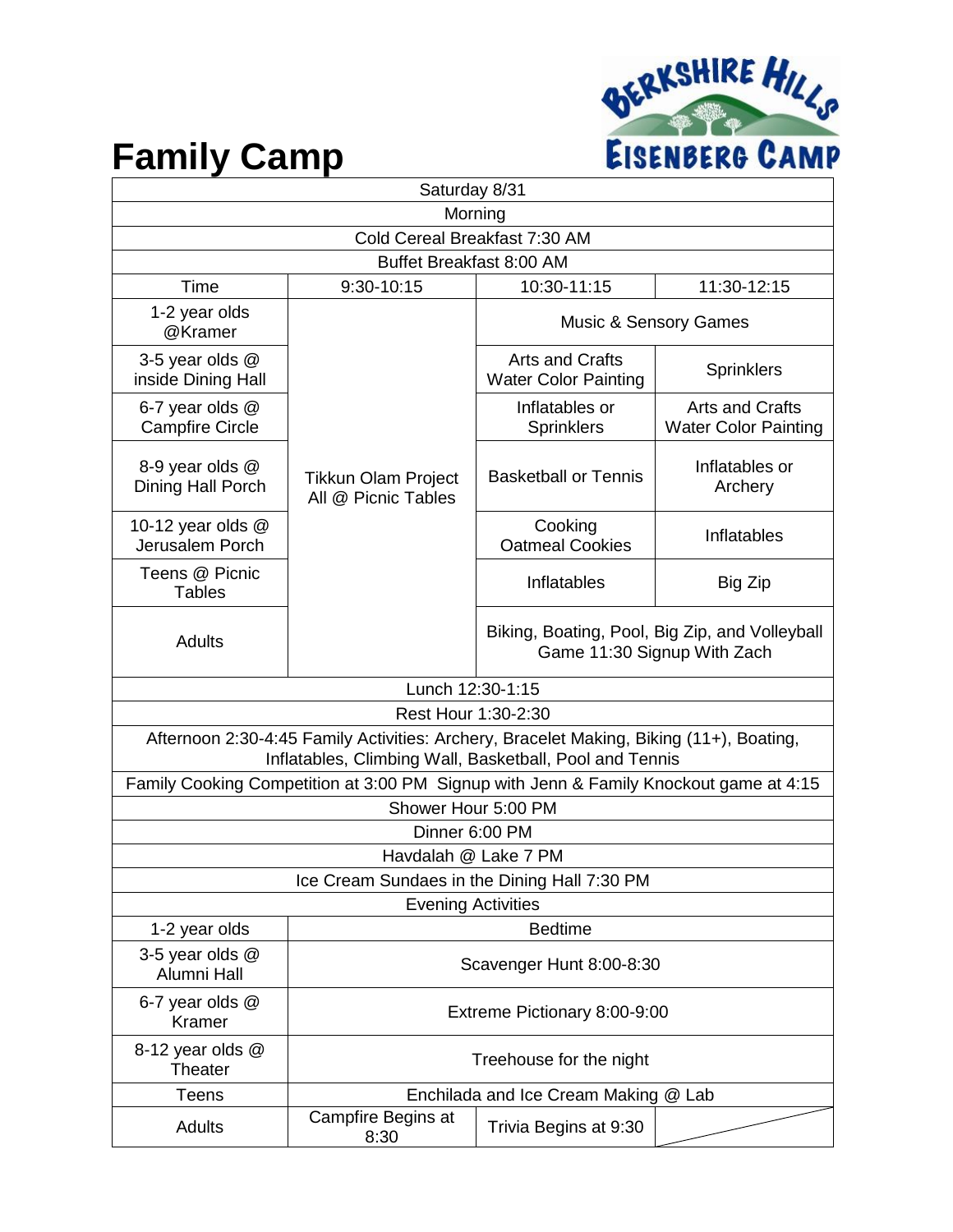

| Family Camp Sunday 9/1                                                                                                                                          |                                                                  |                                                                                |             |  |  |
|-----------------------------------------------------------------------------------------------------------------------------------------------------------------|------------------------------------------------------------------|--------------------------------------------------------------------------------|-------------|--|--|
| Morning                                                                                                                                                         |                                                                  |                                                                                |             |  |  |
| Cold Cereal Breakfast 7:30 AM                                                                                                                                   |                                                                  |                                                                                |             |  |  |
| Buffet Breakfast 8:00 AM                                                                                                                                        |                                                                  |                                                                                |             |  |  |
| Family Activities 9:30-12:15:<br>Archery, Tie dye, Inflatables, High Ropes, Tennis, Boating, Pool, Biking (11+), Sprinklers, and<br>Slip N' Slide (10:00-11:00) |                                                                  |                                                                                |             |  |  |
| Family Kickball Game 11:00 Please Sign up with Zach                                                                                                             |                                                                  |                                                                                |             |  |  |
| Lunch 12:30-1:15                                                                                                                                                |                                                                  |                                                                                |             |  |  |
|                                                                                                                                                                 | Rest Hour 1:30-2:30                                              |                                                                                |             |  |  |
| Time                                                                                                                                                            | $2:30-3:15$                                                      | $3:15 - 4:00$                                                                  | 4:00-4:45   |  |  |
| 1-2 year olds @Kramer                                                                                                                                           | <b>Music and Sensory Games</b>                                   |                                                                                |             |  |  |
| 3-5 year olds @ inside<br>Dining Hall                                                                                                                           | <b>Nature Walk</b>                                               | <b>Sprinklers</b>                                                              | Science     |  |  |
| 6-7 year olds @<br><b>Campfire Circle</b>                                                                                                                       | Little Zip                                                       | <b>Boating</b>                                                                 | Swim @ Pool |  |  |
| 8-9 year olds @ Dining<br><b>Hall Porch</b>                                                                                                                     | <b>Boating</b>                                                   | Little Zip                                                                     | Swim @ Pool |  |  |
| 10-12 year olds @<br>Jerusalem Porch                                                                                                                            | <b>Biking</b>                                                    | Swim @ Pool                                                                    | Little Zip  |  |  |
| Teens @ Picnic Tables                                                                                                                                           | Columbia County Fair Leave at 1:30 PM                            |                                                                                |             |  |  |
| Adults                                                                                                                                                          | Archery, Candle Making, Inflatables, Tennis, Biking (After 3:30) |                                                                                |             |  |  |
| Shower Hour 5:00 PM                                                                                                                                             |                                                                  |                                                                                |             |  |  |
| Dinner 6:00 PM                                                                                                                                                  |                                                                  |                                                                                |             |  |  |
| Evening Activities 7:30-8:30                                                                                                                                    |                                                                  |                                                                                |             |  |  |
| 1-2 year olds                                                                                                                                                   | <b>Bedtime</b>                                                   |                                                                                |             |  |  |
| 3-5 year olds @<br>Lakeside                                                                                                                                     | <b>Family Relay Races</b>                                        |                                                                                |             |  |  |
| 6-Teens @ Kramer                                                                                                                                                | Family Minute to Win                                             |                                                                                |             |  |  |
| Late Night Activities 8:30                                                                                                                                      |                                                                  |                                                                                |             |  |  |
| 8-12 year olds                                                                                                                                                  | Night hike around camp 8:30-9:30                                 |                                                                                |             |  |  |
| <b>Teens</b>                                                                                                                                                    | Groundhog Day in the Movie Room                                  |                                                                                |             |  |  |
| <b>Adults</b>                                                                                                                                                   | <b>Campfire Begins</b><br>at 8:30                                | 3 Different Takes on<br>Negroni Making: Classic,<br>Summer and Fall<br>9:30 PM |             |  |  |